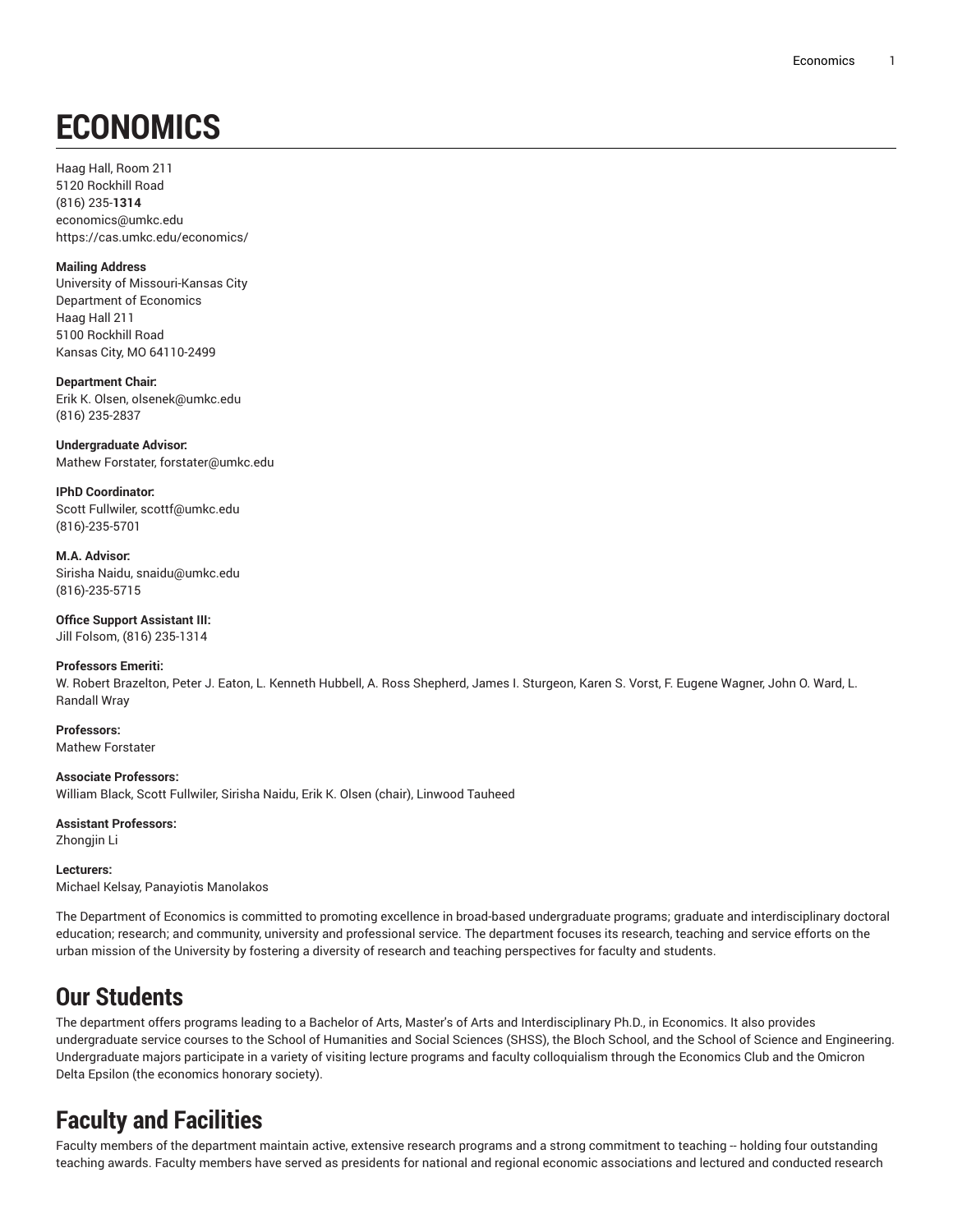in the Fulbright Program, the Ford Foundation, the U.S. Department of Commerce, and the U.S. Department of Labor. Faculty members have established national and international reputations in a number of research fields. For a small faculty, the department has ranked high among other economics departments at comparable institutions nationally.

The Department of Economics and the Center for Economic Information are housed in Haag Hall. Faculty and other department programs are housed in Manheim Hall. Students have access to state-of-the-art computer labs and classrooms.

### **Center for Economic Information**

Haag Hall, Room 210 5120 Rockhill Road (816) 235-1394

#### **Taki Manolakos**, Director

The Center for Economic Information (CEI) was established in November 1994 with the goal of making local, regional and national information accessible to economic decision-makers in the Kansas City metropolitan area. The CEI is affiliated with the Department of Economics and the School of Humanities and Social Sciences (SHSS).

The center is involved in research, teaching and outreach activities. The primary expertise of the center is in application of information technology for economic analysis.

You may request information about economics programs by calling the department's main number, (816) 235-1314; visiting the website at [https://](https://cas.umkc.edu/economics/) [cas.umkc.edu/economics/](https://cas.umkc.edu/economics/); or sending an information request via email to [economics@umkc.edu](mailto:economics@umkc.edu).

#### **Faculty**

**W. Robert Brazelton**; professor emeritus of economics; B.A. (Dartmouth College); M.A., Ph.D. (University of Oklahoma).

**William Black**; associate professor of economics and law; Ph.D. (University of California at Irvine).

**Doug Bowles**<sup>1</sup> ; assistant teaching professor, director, CEI, director, SSC, Ph.D., (University of Missouri-Kansas City)

**Peter J. Eaton**; associate professor emeritus of economics; B.A. (University of Santa Clara); Ph.D. (University of Florida).

**Mathew Forstater** 2,3; professor of economics; B.A. (Temple University); M.A. (New School for Social Research); Ph.D. (New School for Social Research).

**Scott Fullwiler** 2,3; associate professor of economics; B.A., Ph.D. (University of Nebraska-Lincoln)

**L. Kenneth Hubbell**; professor emeritus of economics; B.A., M.A. (Texas Christian University); Ph.D. (University of Nebraska).

**Michael Kelsay** 1 ; Adjunct professor of economics; Ph.D. (University of Tennessee).

**Zhongjin Li**2,3; assistant professor of economics; B.A. Renmin University of China, M.A. and Ph.D. University of Massachusetts Amherst.

Sirisha Naidu<sup>2,3</sup>; associate professor of economics; B.A. Stella Maris College, M.SC. Madras School of Economics, M.A. and Ph.D. University of Massachusetts Amherst.

**Erik K. Olsen<sup>2,3</sup>;** associate professor of economics; B.S. (Northeastern University); Ph.D. (University of Massachusetts at Amherst).

**Ross Shepherd**; professor emeritus of economics; A.B. (Harvard University); M.A., Ph.D. (Syracuse University).

**James Sturgeon**; professor emeritus of economics, Ph.D. University of Oklahoma.

**Linwood Tauheed** 2,3; associate professor of economics; Ph.D. (University of Missouri at Kansas City).

**Karen S. Vorst** 2 ; professor emeritus of economics; B.S. (Bowling Green State University); Ph.D. (Indiana University).

**F. Eugene Wagner**; professor emeritus of economics; B.A., M.S. (University of Missouri-Kansas City); Ph.D. (Syracuse University).

**John O. Ward**; professor emeritus of economics; B.A., M.A. (University of Toledo); Ph.D. (University of Oklahoma).

**L. Randall Wray**, professor emeritus of economics, B.A. (University of the Pacific); M.A. and Ph.D. (Washington University in St. Louis).

<sup>1</sup> Associate or Adjunct Graduate Faculty

<sup>2</sup> Members of UMKC Graduate Faculty